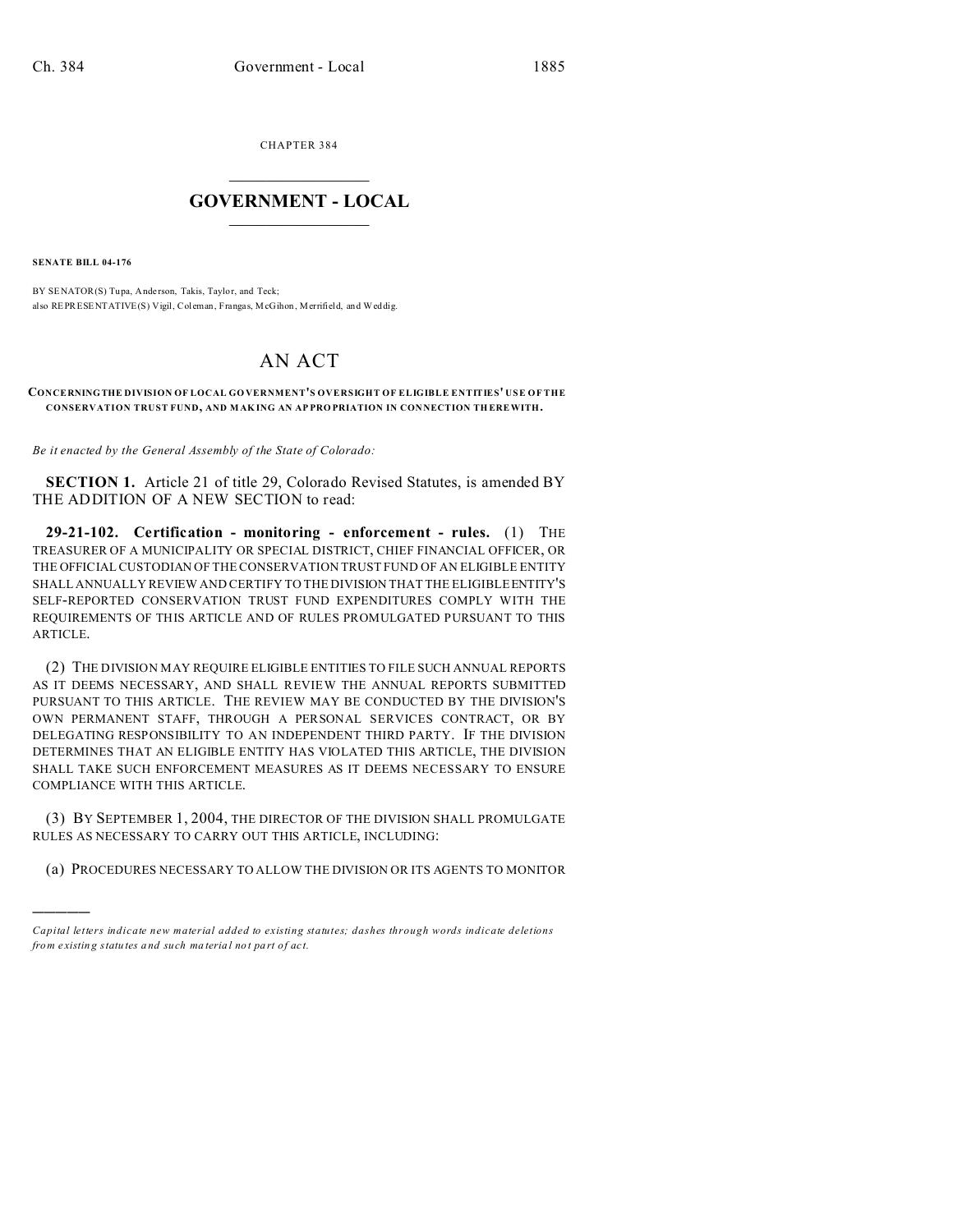ELIGIBLE ENTITIES' COMPLIANCE WITH THE REQUIREMENTS OF THIS ARTICLE AND OF RULES PROMULGATED PURSUANT TO THIS ARTICLE, INCLUDING ANNUAL REPORTING AND ENTRY AND INSPECTION OF RECORDS REGARDING ACCOUNTING AND EXPENDITURES OF REVENUES FROM THE CONSERVATION TRUST FUND;

(b) PROCEDURES NECESSARY TO ALLOW THE DIVISION TO ENFORCE ELIGIBLE ENTITIES' COMPLIANCE WITH THIS ARTICLE, INCLUDING PENALTIES, FORFEITURE OF SHARES PREVIOUSLY DISTRIBUTED, ISSUANCE OF AN ORDER AFTER A HEARING HELD PURSUANT TO SECTION 24-4-105, C.R.S., TO REPAY TO A STATE OR LOCAL CONSERVATION TRUST FUND SPECIFIC REVENUES FROM A CONSERVATION TRUST FUND THAT WERE EXPENDED FOR PURPOSES THAT ARE NOT AUTHORIZED BY THIS ARTICLE, AND, IF THE ELIGIBLE ENTITY FAILS TO TIMELY COMPLY WITH THE ORDER, ISSUANCE OF AN ORDER TO THE TREASURER HOLDING MONEYS OF THE ELIGIBLE ENTITY THAT WERE GENERATED PURSUANT TO THE TAXING AUTHORITY OF THE ELIGIBLE ENTITY TO PROHIBIT THE RELEASE OF ANY SUCH MONEYS UNTIL THE ELIGIBLE ENTITY COMPLIES WITH THE ORDER, AND THE ABILITY TO TREAT A NONCOMPLIANT ELIGIBLE ENTITY AS THOUGH IT WERE AN INELIGIBLE ENTITY; AND

(c) GUIDANCE REGARDING ALLOWABLE EXPENDITURES OF CONSERVATION TRUST FUND REVENUES TO FACILITATE ELIGIBLE ENTITIES' COMPLIANCE WITH THIS ARTICLE.

(4) THE DIVISION SHALL AFFORD TO ANY ELIGIBLE ENTITY WRITTEN NOTICE AND AN OPPORTUNITY FOR A HEARING BEFORE TAKING ANY ENFORCEMENT ACTION PURSUANT TO THIS ARTICLE.

**SECTION 2.** 29-21-101 (4) and (5), Colorado Revised Statutes, are amended to read:

**29-21-101. Conservation trust funds - definitions.** (4) All moneys received from the state by each eligible entity pursuant to this section shall be deposited in its conservation trust fund and shall be expended only for the acquisition, development, and maintenance of new conservation sites or for capital improvements or maintenance for recreational purposes on any public site. An eligible entity may SHALL NOT deposit ANY other moneys appropriated for similar purposes in its conservation trust fund. to be expended as authorized in this subsection (4). ALL INTEREST EARNED ON THE INVESTMENT OF MONEYS IN A LOCAL CONSERVATION TRUST FUND SHALL BE CREDITED TO THE FUND AND SHALL BE EXPENDED ONLY FOR PURPOSES AUTHORIZED BY THIS ARTICLE.

(5) In the utilization of moneys received pursuant to this section, each eligible entity may cooperate or contract with any other government or political subdivision, pursuant to part 2 of article 1 of this title. SUBJECT TO THE SEPARATE ACCOUNTING REQUIREMENT OF SUBPARAGRAPH (II) OF PARAGRAPH (b) OF SUBSECTION (2) OF THIS SECTION, such cooperation may include the sharing of moneys held by any such entities in their respective conservation trust funds for joint expenditures for the acquisition, development, and maintenance of new conservation sites.

**SECTION 3.** 29-21-101 (1), Colorado Revised Statutes, is amended BY THE ADDITION OF A NEW PARAGRAPH to read:

**29-21-101. Conservation trust funds - definitions.** (1) As used in this article,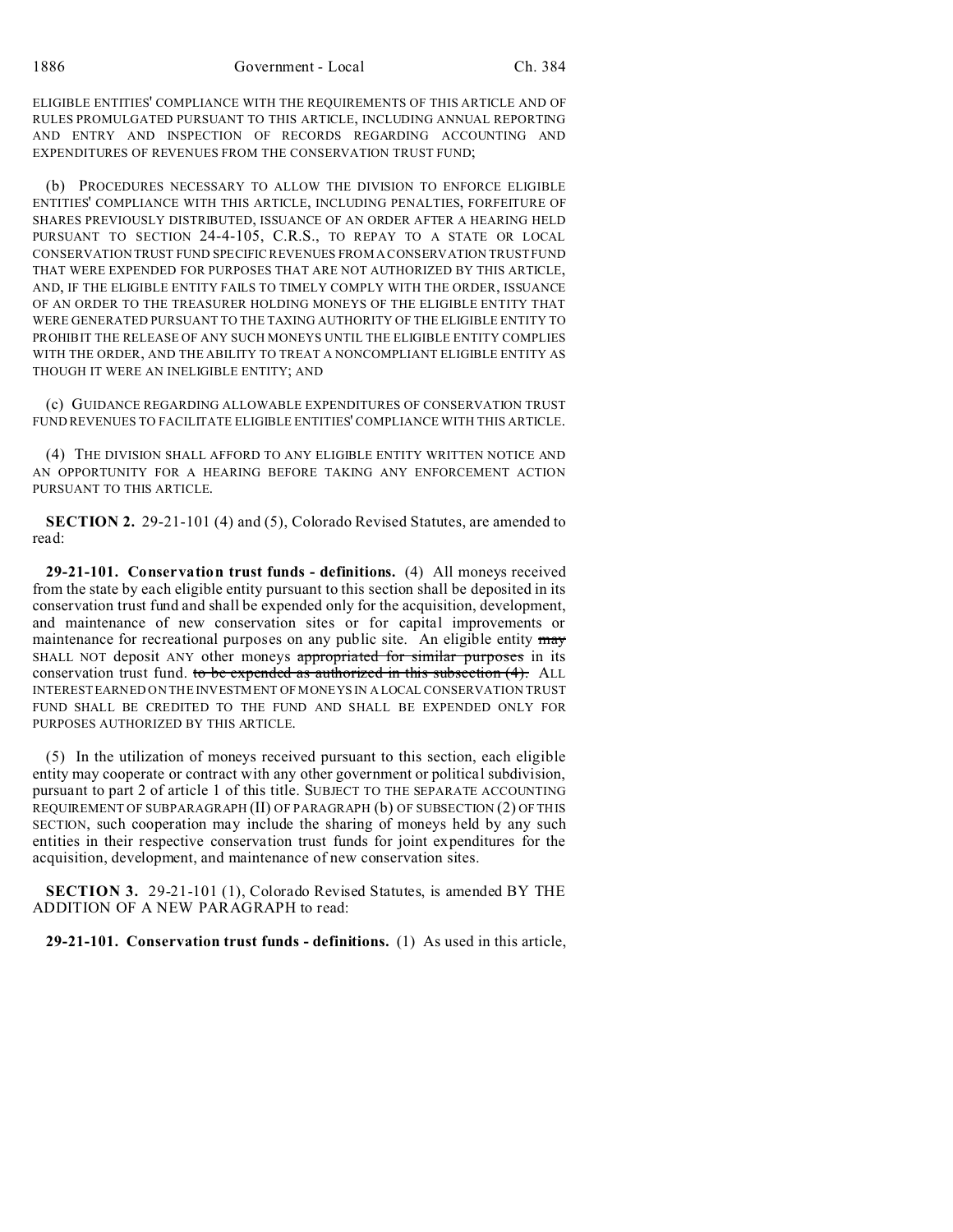unless the context otherwise requires:

(a.5) "DIVISION" MEANS THE DIVISION OF LOCAL GOVERNMENT IN THE DEPARTMENT OF LOCAL AFFAIRS.

**SECTION 4.** 29-21-101 (2) (a) (I), (2) (b), and (3) and the introductory portion to 29-21-101 (6), Colorado Revised Statutes, are amended to read:

**29-21-101. Conservation trust funds - definitions.** (2) (a) (I) There is hereby created in the division of local government in the department of local affairs the conservation trust fund.

(b)  $(I)$  The division  $of$  local government in the department of local affairs shall annually determine the eligible entities and shall distribute eligible entity shares as soon as possible after receiving distributions from the lottery fund pursuant to section 24-35-210 (10), C.R.S., in the following manner:

 $(H)$  (A) To each eligible county, its share, less the share of all eligible municipalities and special districts located within the county;

 $(H)$  (B) To each eligible municipality, its share of the county share, less the shares of any eligible special districts located within the municipality;

 $(HH)(C)$  To each eligible special district, its proportionate share of the county and municipal share; AND

(IV) (D) To each eligible county, municipality, and special district, its proportionate share of any ineligible county share, less the shares of any eligible municipalities and special districts within the ineligible county. and

 $(V)$  (II) All moneys received from the state by any eligible entity pursuant to this section shall be accounted for separately from any other source of moneys available to the entity for the acquisition of new conservation sites or recreational facilities as defined in this article. No moneys received from the state by any eligible entity pursuant to this section shall be used to acquire real property through condemnation by eminent domain.

(3) No fee shall be charged by the state for THE DIVISION MAY UTILIZE THE FUND TO RECOVER ITS DIRECT AND INDIRECT COSTS IN the administration of moneys pursuant to this section.

(6) On forms supplied by the division, of local government in the department of local affairs, each eligible entity shall annually submit to the division of local government in the department of local affairs a statement showing:

**SECTION 5. Appropriation - appropriations in long bill to be adjusted.** (1) In addition to any other appropriation, there is hereby appropriated, from the conservation trust fund created in section 29-21-101, Colorado Revised Statutes, to the department of local affairs, for the fiscal year beginning July 1, 2004, the sum of one hundred twelve thousand eight hundred sixty dollars (\$112,860) and 2.0 FTE, or so much thereof as may be necessary, for the implementation of this act.